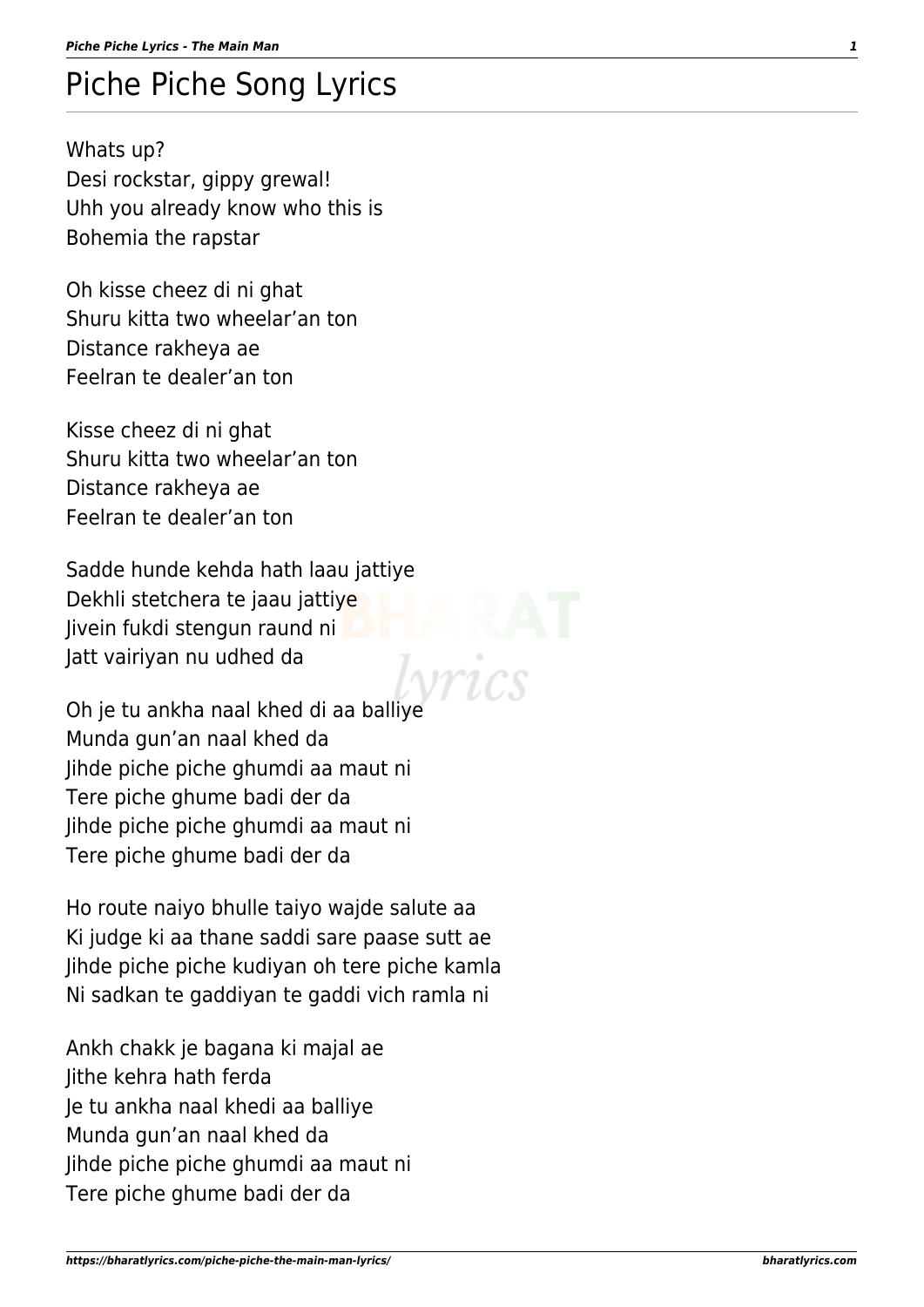Jihde piche piche ghumdi aa maut ni Tere piche ghume badi der da

Jihde piche piche aa Oh tere piche piche aah

Kise cheez di ni ghat kita churiyan to start Ak 47 chati te tattoo mere ohde baad Naale bachpane ch raaje Main khidone nahi vekhe Main khed da si a 47 di goliyan naal

Par hunn utha sawere Main tere pind de gehde main Bande mere main chadde Main tere pind de gehre main Duniya ton door tere nede tede main Chand wangu ghuma lawan tere phere main

Ni aaja main davada tainu chaj de khidaune ni Tu ankha naal khele appa lakhan ch notan ne Gippr grewal, bohemia, goniane wale Ni tere piche kamle ni tere gunn gaane sare Tere gunn gaane sare..

Tere ziddi jatt kole ni hall har masle da Tainu shaunk jhanjra da te jatt nu asle da Tainu shaunk jhanjra da te jatt nu asle da

Ho kath karne da mauka daiye vairi nu Jatt dekh ke kalla ni gherda Oh je tu ankha naal khed di aa balliye Munda gun'an naal khed da

Jihde piche piche ghumdi aa maut ni Tere piche ghume badi der da Jihde piche piche ghumdi aa maut ni Tere piche ghume badi der da

Oh sadda hi tareeka sadda taur chaldae Bharatlyrics.com